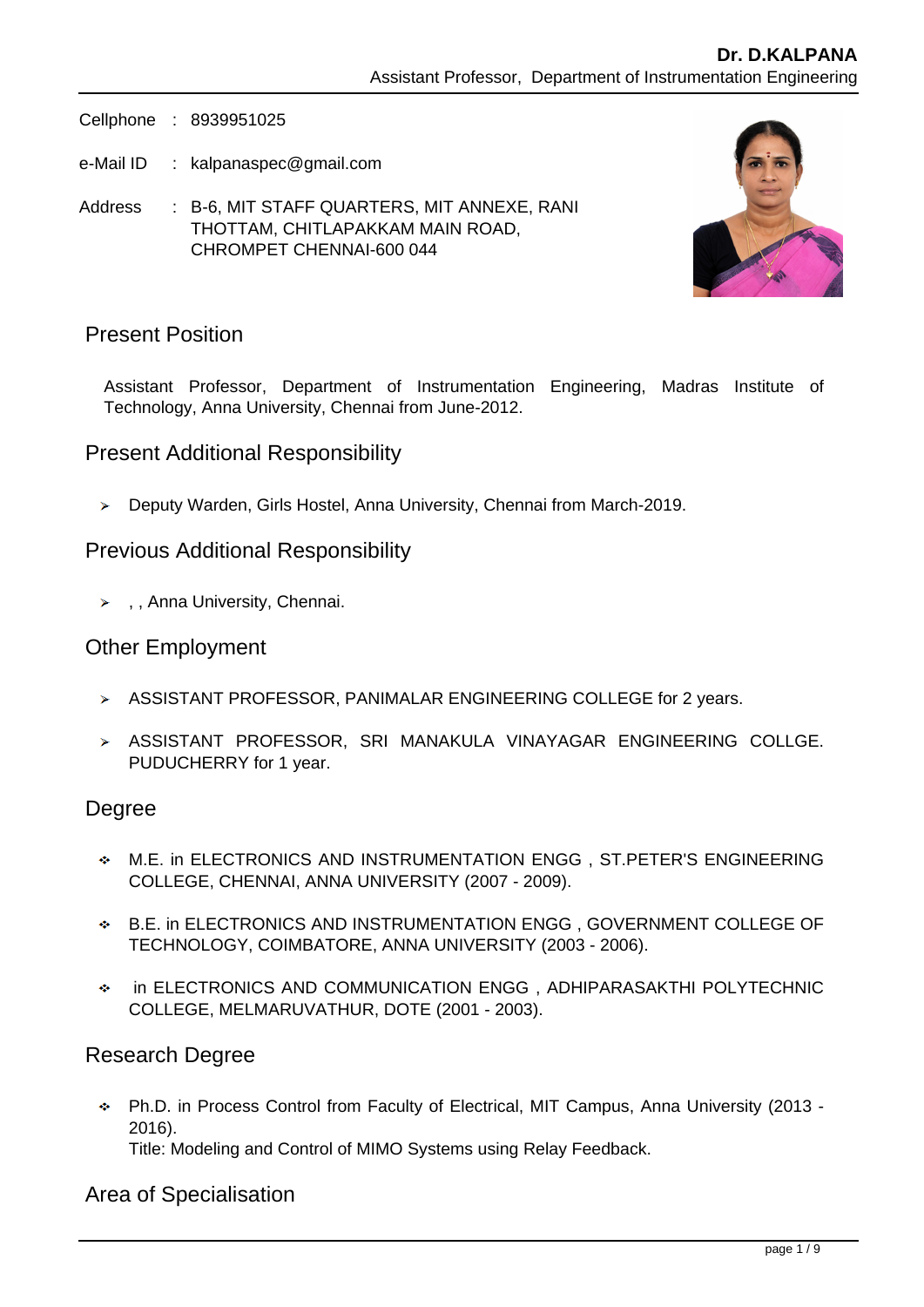$\blacktriangleright$  Instrumentation

# Membership in Professional Organization

 $\blacktriangleright$  International Society of Automation

## Research Guidance

Number of Ph.D Scholars Guiding : 4 Number of M.E./ M.Tech. Projects : 11 Guided

#### Papers Published in Journals

Research Papers Published in International Journals : 6 Research Papers Published in National Journals : 0

- 1. C.Kamal, T.Thyagarajan, D.Kalpana and T.Pragadheeshwaran, "Multiobjective design optimization and analysis of magnetic flux distribution for slotless permanent magnet brushless DC motor using evolutionary algorithms", Journal of Magnetism and Magnetic Materials, published by Elsevier. Vol. 476, pp. 524-537
- 2. D.Kalpana, T.Thyagarajan, N.Gokulraj, " Modeling and Control of non-square MIMO system using relay feedback", ISA Transactions, published by Elsevier. Vol. 59, Issue 1, pp. 408-417 (2015).
- 3. D.Kalpana, T.Thyagarajan, R.Thenral, " Improved Identification and Control of 2-by-2 MIMO system using Relay Feedback", Control engineering and Applied Informatics, published by Romania . Vol. 17, Issue 4, pp. 23-32 (2015).
- 4. S.Shri Shankari, Mohitha Gireeshan, V.Azhagan and D.Kalpana, "Real Time Implementation of Advanced Control Scheme (Fuzzy Logic Controller) for the Three Tank System", Middle-East Journal of Scientific Research, published by IDOSI. Vol. 23, pp. 232-238 (2015).
- 5. D.Kalpana and T.Thyagrajan, "Parameter Estimation using Relay Feedback", Reviews in Chemical Engineering, published by De Gruyter. Vol. 35, Issue 4, pp. 505-529 (2018).
- 6. C.Kamal, T.Thyagarajan and D.Kalpana, "Thermal Analysis of BLDC Motor using Multiobjective Optimization", International Transactions on Electrical Energy Systems, published by Wiley Online Library. (2020).

Papers Presented in Programmes

| Research Papers Presented in International Programmes | :11 |
|-------------------------------------------------------|-----|
| Research Papers Presented in National Programmes      | : 8 |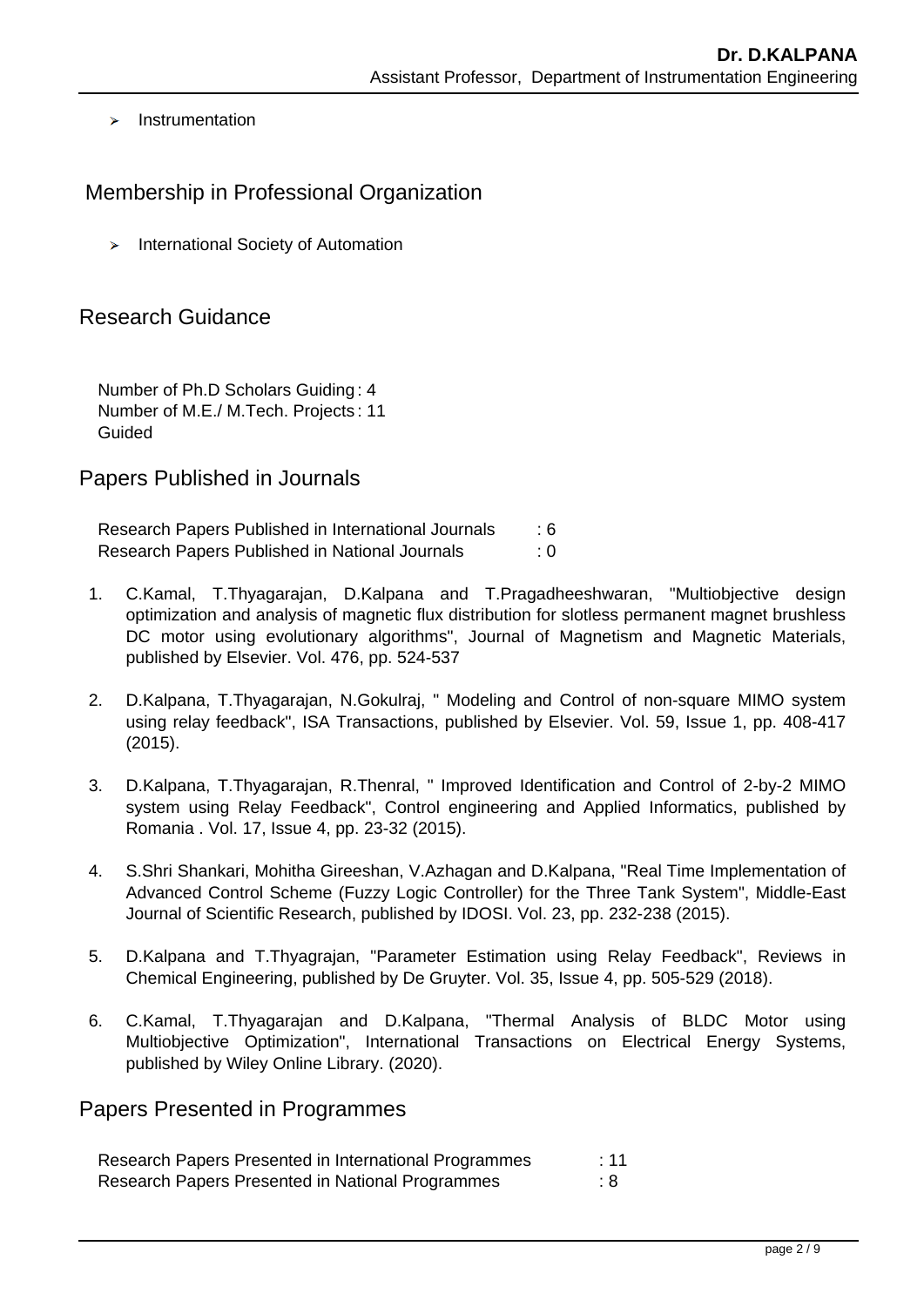- 1. "Binary Truncated CDMA based Modelling for On-chip Interconnection" presented in a National level conference on "Advanced Technologies in Electrical Engineering- NCEE 09", organised by Kamaraj College of Engineering and Technology, India from 18-Mar-2009.
- 2. "Modelling of Binary Truncated CDMA based On-chip Interconnected Network" presented in a National level conference on Advanced Techniques in Instrumentation, Control and Communication Engineering, organised by St.Peter's Engineering College, India from 22-Jul-2009 to 24-Jul-2009.
- 3. R.Thenral, D.Kalpana, "Modelling of Binary Truncated CDMA based On-chip Interconnected Network" presented in a International level conference on International Conference on Swarm, Evolutionary and Memetic Computing SEMCCO 2010, organised by SRM University, India from 16-Dec-2010 to 18-Dec-2010.
- 4. "Modeling of 2 x 2 MIMO system using Relay Feedback" presented in a National level conference on NCETEEE-2013, organised by University College of Engineering Panruti, India from 13-Mar-2013.
- 5. "Modelling of off Diagonal Interactive transfer function of 2-by-2 MIMO System using Relay Feedback" presented in a National level conference on Recent Trends in Instrumentation and Control (RTIC-2013), organised by MIT Campus, Anna University, India from 22-Mar-2013 to 23-Mar-2013.
- 6. "Modeling of 2 x 2 MIMO System using Relay Feedback" presented in a International level conference on Trends in Industrial Measurements and Automation(TIMA-2013), organised by MIT Campus, Anna University, India from 22-Dec-2013 to 24-Dec-2013.
- 7. "Low Power VLSI Design for a RFID Passive Tag baseband system Enhanced with an AES Cryptography Engine" presented in a National level conference on National Conference on Innovative Techniques in Power Engineering and Drives, organised by Velammal Engineering College, India from 20-Mar-2014.
- 8. "Identification and Control of 2-By-2 MIMO System using Relay Feedback" presented in a National level conference on National Conference on Communication Control and Energy Engineering (NCCCEE-2014), organised by Vel Tech Dr.RR & Dr.SR Technical University, India from 04-Apr-2014 to 05-Apr-2014.
- 9. "Identification of 3-by-3 MIMO System Using Relay Feedback" presented in a International level conference on IEEE International Conference on , organised by Syed Ammal Engineering College, India from 08-May-2014 to 10-May-2014.
- 10. D.Kalpana, T.Thyagarajan, "Modeling and Control of MIMO system using Relay feedback" presented in a National level seminar on Research Scholars' Day (RSD-2014), organised by MIT Campus, India from 05-Sep-2015.
- 11. "Modeling and Control of MIMO system using Relay feedback" presented in a National level seminar on Research Scholars' Day (RSD-2015), organised by MIT Campus, India from 05-Sep-2015.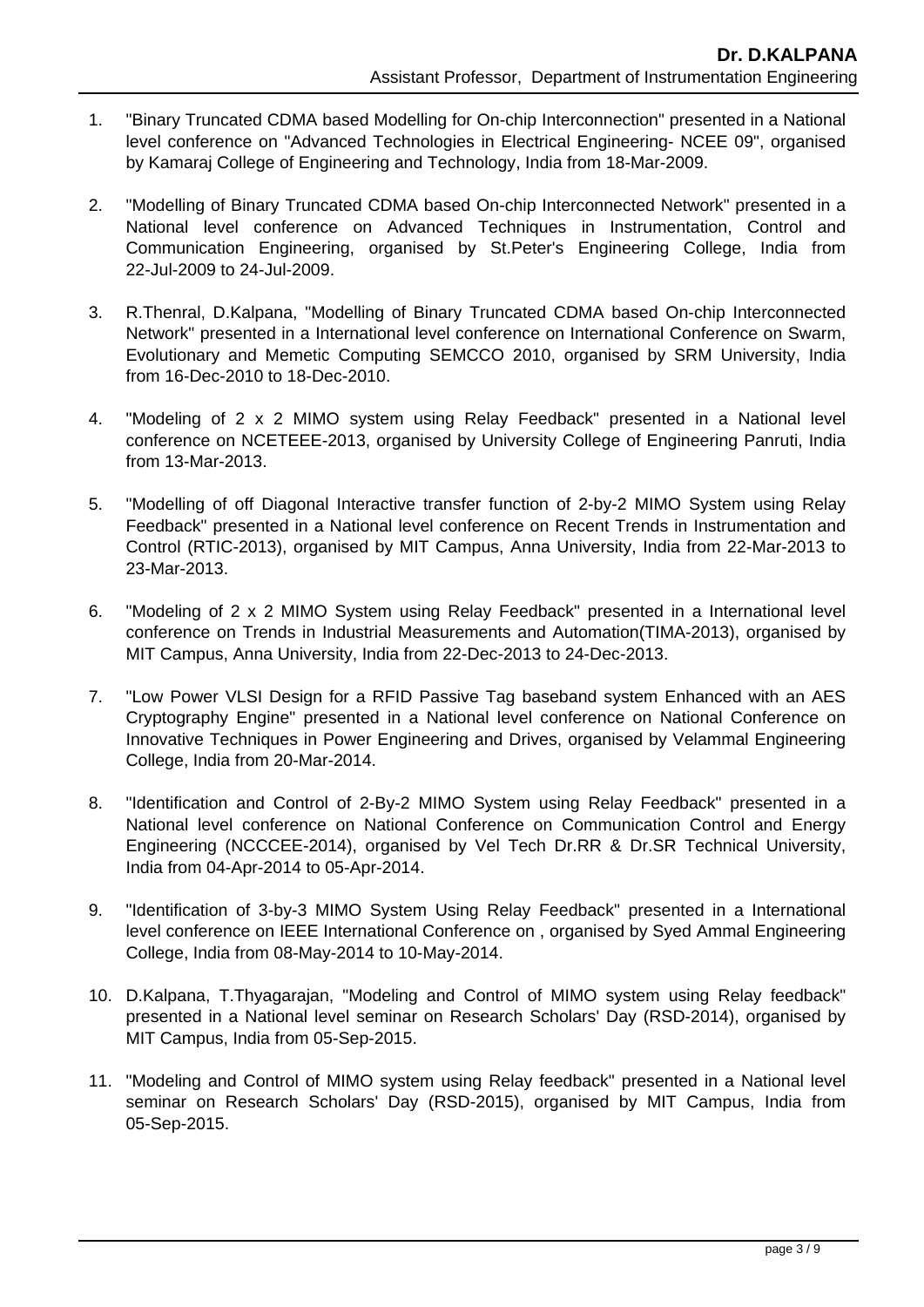- 12. C.Kamal, T.Thyagarajan, M.Selvakumari, D.Kalpana, "Design of Fractional Order PI Controller for MIMO System using Relay Feedback" presented in a International level conference on Trends in Industrial Measurements and Automation (TIMA-2017), organised by MIT Campus, Anna University, India from 07-Jan-2017 to 08-Jan-2017.
- 13. B.S.Thamarai Selvi, D.Kalpana, T.Thyagarajan, "Modeling and Prediction of Boiler Drum in a Thermal Power Plant" presented in a International level conference on Trends in Industrial Measurements and Automation (TIMA-2017), organised by MIT Campus, Anna University, India from 07-Jan-2017 to 08-Jan-2017.
- 14. C.Kamal, T.Thyagarajan, M.Selvakumari, D.Kalpana, "Cogging Torque Minimization in Brushless DC Motor using PSO and GA based Optimization" presented in a International level conference on Trends in Industrial Measurements and Automation (TIMA-2017), organised by MIT Campus, Anna University, India from 07-Jan-2017 to 08-Jan-2017.
- 15. D. Kalpana and M. Chidambaram, "Comparison of autotuning methods of PI Controllers for TITO Systems" presented in a International level conference on Proceedings of International Conference on Instrumentation and Control Engineering (ICECON 2019), organised by National Institute of Technology, Trichy, India from 19-Dec-2019 to 21-Dec-2019.
- 16. "Decentralized Control of Stable MIMO System using Improved Relay Autotuning" presented in a International level conference on Proceedings of 6th International Conference on Electrical Energy Systems (ICEES 2020) , organised by SSN College of Engineering, Kalavakkam, Chennai., India from 20-Feb-2020 to 22-Feb-2020.
- 17. "Univariate Sensor Data Prediction using Conventional and Machine Learning based Time Series Techniques" presented in a International level conference on First International Conference on Automation, Signal Processing, Instrumentation and Control-iCASIC-2020, organised by Vellore Institute of Technology, Vellore, India from 27-Feb-2020 to 28-Feb-2020.
- 18. "Auto tuning of Decentralized PI Controllers for a Non-square System" presented in a International level conference on First International Conference on Automation, Signal Processing, Instrumentation and Control-iCASIC-2020, organised by Vellore Institute of Technology, Vellore, India from 27-Feb-2020 to 28-Feb-2020.
- 19. "Auto Tuning of Decentralized PI Controllers for a Non-Square Unstable MIMO System" presented in a International level conference on 1 st IEEE International Conference on Measurement, Instrumentation, Control and Automation (ICMICA 2020), organised by National Institute of Technology, Kurukshetra, India from 24-Jun-2020 to 26-Jun-2020.

## Books Published

 1. "Linear and Non Linear System Theory" authored by T.Thyagarajan and D.Kalpana and published by CRC Press, Taylor and Francis Group.(2020)

# Current Sponsored Projects

1. "Home Automation using Internet of Things" ( March-2015 - March-2016 ). Project Cost: 50.00.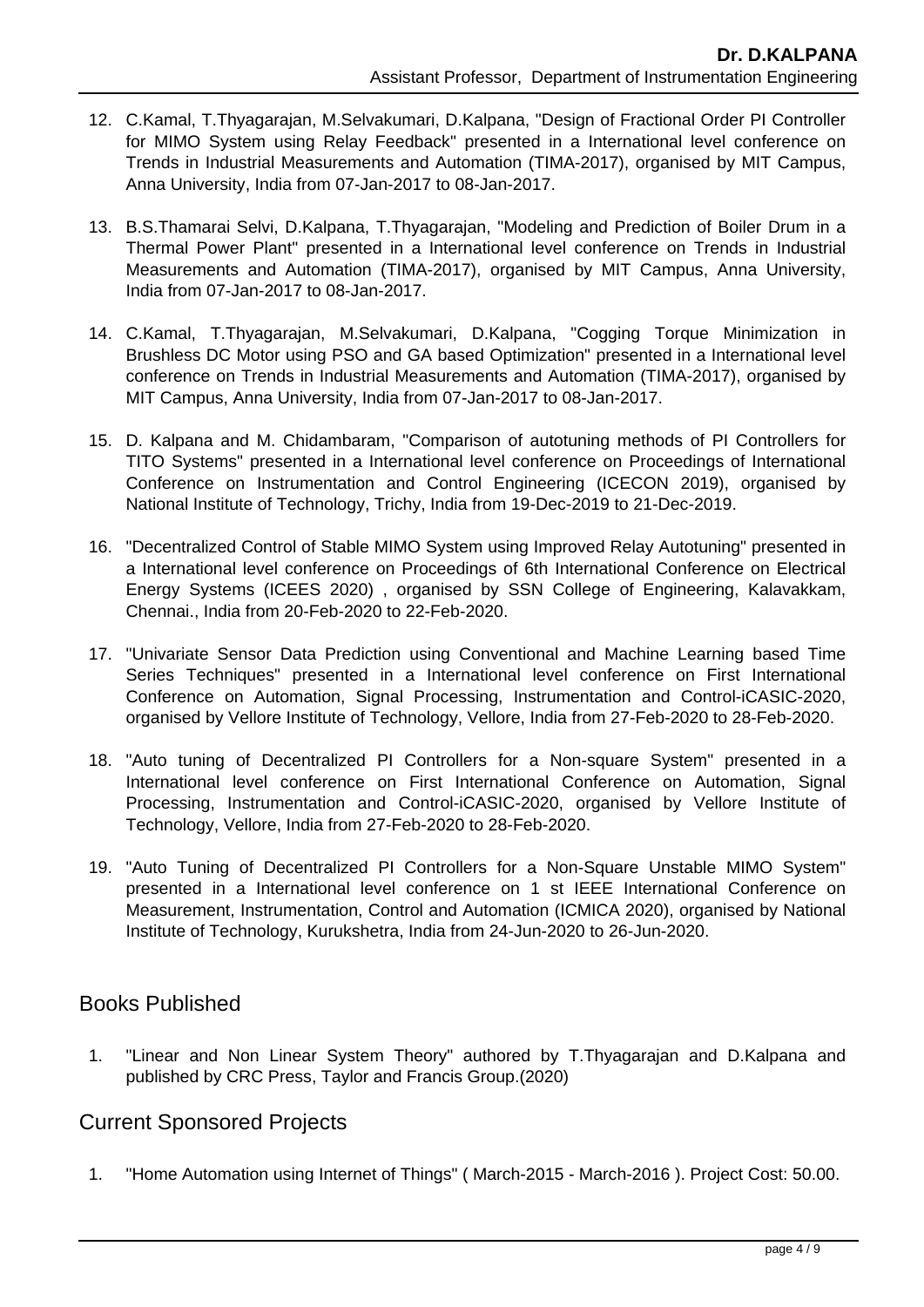# Programme Chaired

 1. Chairman, International level conference titled "3rd IEEE International Conference on Advances in Electrical, Electronics, Information, Communication and Bio-Informatics" conducted by Prathyusha Engineering College from 27-Feb-2017.

# Programme Organized

- 1. COORDINATOR, National level Short Course on "APPLIED SOFT COMPUTING" from 10-Dec-2012 to 16-Dec-2012.
- 2. Co-rdinator, National level Short Course on "Advanced Control system-IC 6601" from 25-May-2015 to 31-May-2015.
- 3. Coordinator, National level Short Course on "Applied Soft Computing" from 09-Jun-2016 to 15-Jun-2016.
- 4. Coordinator, International level seminar on "Autotuning using Relay feedback" from 06-Jan-2017.

### Programme Attended

- 1. Attended a National level Short Course on "Instructional Design and Delivery" organized by St.Peter's Engineering College, India from 10-Jul-2006 to 15-Jul-2006.
- 2. Attended a National level Short Course on "Student's Psyche" organized by St.Peter's Engineering College, India from 23-Apr-2007.
- 3. Participated in a National level workshop on "Role of Embedded System in Industries" organized by St.Peter's Engineering College, India from 12-Sep-2007 to 14-Sep-2007.
- 4. Attended a National level Short Course on "Challenges in Advanced VLSI Design Techniques" organized by St.Peter's Engineering College, India from 02-Jan-2008 to 14-Jan-2008.
- 5. Attended a National level seminar on "Introduction to Digital Control System" organized by Pondicheery Engineering College, India from 23-Jan-2010.
- 6. Participated in a National level workshop on "Two-day Workshop on PID Controller" organized by MIT Campus, Anna University, India from 22-Sep-2012 to 23-Sep-2012.
- 7. Participated in a National level workshop on "One day Workshop on Renesas 16 Bit Microcontrollers" organized by CEG Campus, Anna University, India from 27-Sep-2012.
- 8. Attended a National level Short Course on "Instrumentation in Petrochemical Industry" organized by MIT Campus, Anna University, India from 03-Jun-2013 to 09-Jun-2013.
- 9. Participated in a National level workshop on "Workshop on R&D Project Proposals-Awreness, Needs and Benefits" organized by CEG Campus, Anna University, India from 29-Jun-2013.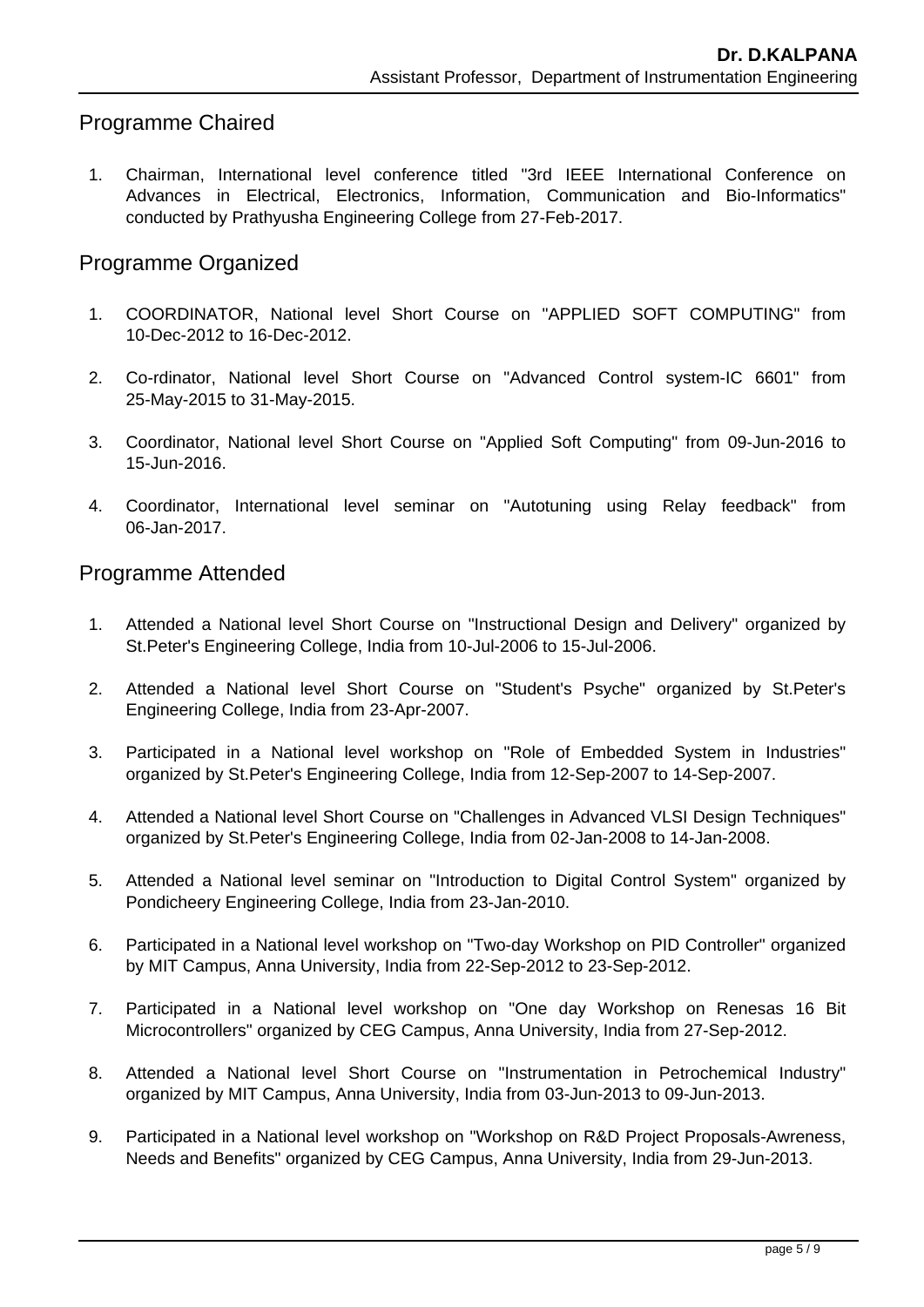- 10. Attended a National level Short Course on "Digital Control System" organized by MIT Campus, Anna University, India from 02-Dec-2013 to 08-Dec-2013.
- 11. Participated in a International level conference on "Embedded Systems" organized by MIT Campus, Anna University, India from 22-Dec-2013.
- 12. Attended a National level Short Course on "Signals and Systems-EC 6303" organized by MIT Campus, Anna University, India from 23-Jun-2014 to 29-Jun-2014.
- 13. Participated in a International level workshop on "Control Systems" organized by National Mission on Education Through ICT (MHRD), India from 02-Dec-2014 to 12-Dec-2014.
- 14. Attended a National level Short Course on "Embedded Systems-EE 6602" organized by MIT Campus, Anna University, India from 30-Nov-2015 to 06-Nov-2015.
- 15. Participated in a National level conference on "Recent Trends in Instrumentation and Control (RTIC-2016) " organized by MIT Campus, Anna University, India from 18-Mar-2016 to 19-Mar-2016.
- 16. Attended a National level Short Course on "Microprocessor and Microcontroller" organized by Anna University, India from 05-May-2016 to 11-May-2016.
- 17. Attended a National level Short Course on "Metrology and Measurements" organized by Production Department, MIT Campus, Anna University, India from 30-May-2016 to 05-Jun-2016.
- 18. Attended a National level seminar on "NAAC Awareness Seminar/Training on 'Quality System in Higher Education'" organized by Anna University, India from 29-Sep-2016 to 30-Sep-2016.
- 19. Attended a National level Short Course on "Student Evaluation and Paper Setting" organized by National Institute of Technical Teachers Training & Research, India from 13-Oct-2016 to 15-Oct-2016.
- 20. Attended a International level Short Course on "IC6501 Control systems" organized by Easwari Engineering College, Chennai , India from 12-Jun-2017 to 18-Jun-2017.
- 21. Attended a National level Short Course on "EI 6602- Process Control" organized by MIT Campus, Anna University, India from 30-Nov-2017 to 06-Dec-2017.
- 22. Attended a International level Short Course on "Design and Mitigation of issues in Micro-grids using HOMER and PVsyst" organized by Easwari Engineering College, Chennai , India from 13-Dec-2017 to 29-Dec-2017.
- 23. Participated in a National level workshop on "One Day Workshop on Intellectual Property Rights 2018 (IPR 2108)" organized by MIT Campus, Anna University, India from 02-Feb-2018.
- 24. Attended a National level Short Course on "Two week short term course on MATLAB and LabVIEW Programming" organized by National Institute of Technical Teachers Training & Research, Chennai, India from 19-Feb-2018 to 02-Mar-2018.
- 25. Attended a National level Short Course on "FDTP on CS6551- Computer Networks" organized by MIT Campus, Anna University, India from 19-Jun-2018 to 25-Jun-2018.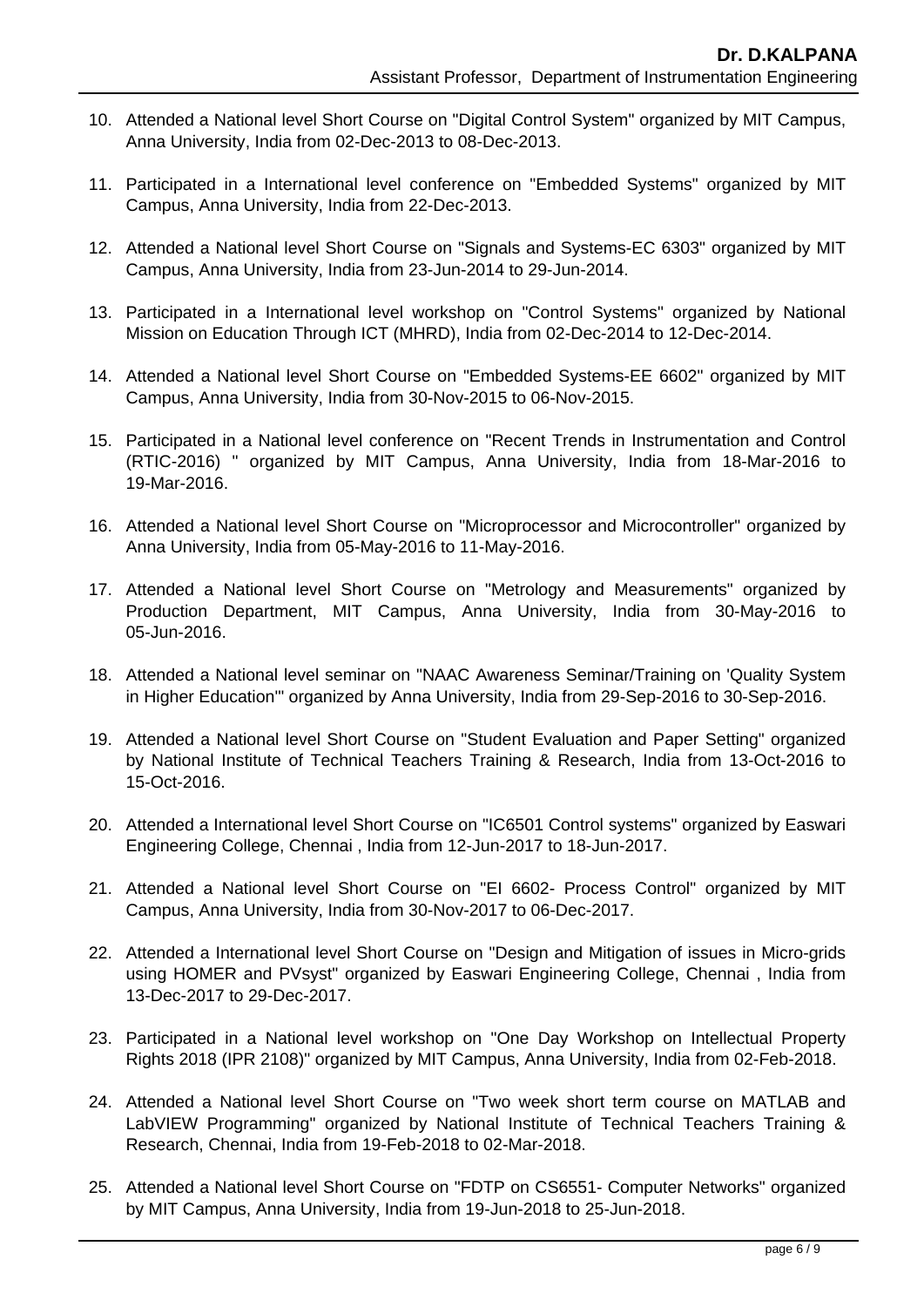- 26. Attended a National level Short Course on "Gian Course on Practical PID Control" organized by MIT Campus, Anna University, India from 08-Oct-2018 to 12-Oct-2018.
- 27. Attended a National level Short Course on "Student Induction Programme (Level-0)" organized by CEG Campus, Anna University, India from 13-May-2019 to 15-May-2019.
- 28. Attended a National level Short Course on "Self Awareness and Higher Goals in Education (SAGHE-2019)" organized by IIT Madras, Chennai, India from 20-May-2019 to 24-May-2019.
- 29. Attended a National level Short Course on "Student Induction Programme (Level-1)" organized by CEG Campus, Anna University, India from 10-Jun-2019 to 16-Jun-2019.
- 30. Participated in a National level workshop on "Pedagogy" organized by MIT Campus, Anna University, India from 26-Jun-2019.
- 31. Attended a National level Short Course on "FDP on Recent Innovations in Electrical, Electronics, Instrumentation, Automation & Teaching Pedagogy" organized by Sri Sai Ram Engineering College, India from 18-May-2020 to 30-May-2020.
- 32. Attended a National level Short Course on "FDP on Next Generation Intelligence" organized by St. Peter's Institute of Higher Education and Research, India from 20-May-2020 to 25-May-2020.
- 33. Attended a National level seminar on "Webinar on A comprehensive Roadmap to pursue Academic Research" organized by SRM Institute of Science & Technology, India from 29-May-2020.
- 34. Attended a National level seminar on "Webinar on Industrial Electrical Actuators and Feedback Elements" organized by Sri Venkateswara College of Engineering, India from 05-Jun-2020.
- 35. Attended a National level seminar on "Webinar on Deep learning for multi-type medical imaging" organized by St.Joseph's College of Engineering, India from 08-Jun-2020.
- 36. Attended a International level seminar on "Webinar on Testing and Measurement of fibre optic Instruments using labview and teststand" organized by St.Joseph's College of Engineering, India from 09-Jun-2020.
- 37. Attended a National level seminar on "Webinar on Role of Languages as the ultimate & vital factor for success in careers" organized by St.Joseph's College of Engineering, India from 11-Jun-2020.
- 38. Attended a National level seminar on "Webinar on Robot Process Automation And its Future" organized by Jerusulam College of Engineering, India from 12-Jun-2020.
- 39. Attended a National level seminar on "Webinar On Insights on Data Science for Engineers" organized by R.M.K Engineering College, India from 13-Jun-2020.
- 40. Attended a National level seminar on "Application on AI & ML in Process Industries" organized by Kumaraguru College of Technology (Online), India from 15-Jun-2020.
- 41. Attended a International level seminar on "Future Technology Tools-For a Process Automation Engineer" organized by Kumaraguru College of Technology, India from 16-Jun-2020.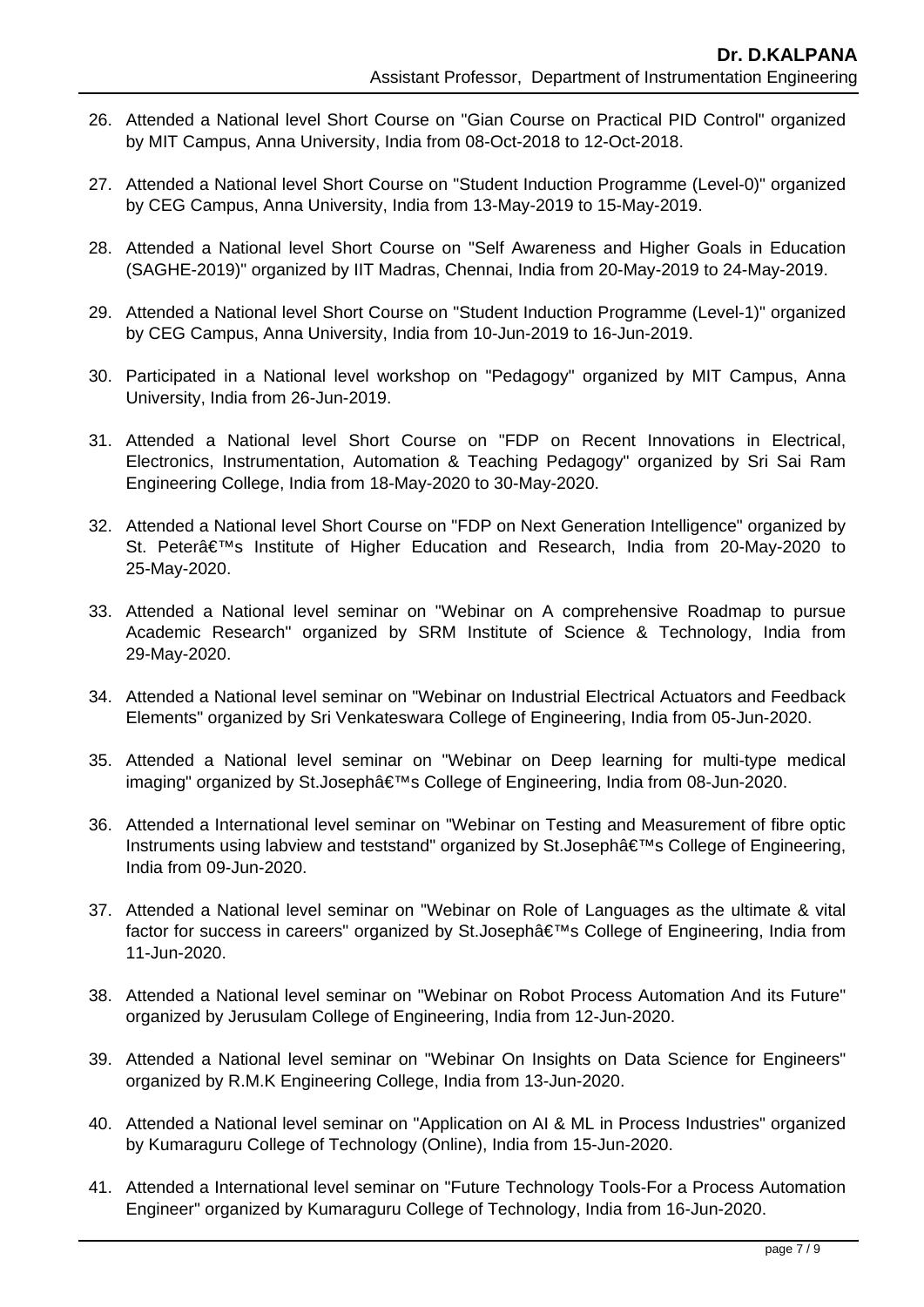- 42. Attended a National level seminar on "Webinar on Imparting quality education in HEIS-NAAC perspective" organized by Amirta College of Engineering & technology, India from 17-Jun-2020.
- 43. Attended a National level seminar on "Micro Sensors & IOT" organized by Kumaraguru College of Technology, India from 19-Jun-2020.
- 44. Attended a National level seminar on "Webinar on Becoming a beacon" organized by Madras Institute of Technology, India from 20-Jun-2020.
- 45. Attended a National level seminar on "Financial Benefit over IPR" organized by Madras Institute of Technology, India from 20-Jun-2020.
- 46. Attended a National level Short Course on "FDP on AI-The World of Prediction Machines" organized by Government College of Technology, India from 24-Jun-2020 to 30-Jun-2020.
- 47. Attended a National level Short Course on "Webinar on Skillset for enhancing employability" organized by Sri Eshwar College of Engineering, India from 30-Jun-2020.
- 48. Attended a National level Short Course on "Engineers for Civil Services" organized by IET Chennai Local Network, India from 05-Jul-2020.
- 49. Attended a National level Short Course on "Importance of Calibration" organized by VIT, Vellore, India from 10-Jul-2020.
- 50. Attended a National level Short Course on "STTP on Artificial Intelligence in Health Care" organized by Kumaraguru College of Technology, India from 16-Jul-2020 to 22-Jul-2020.
- 51. Attended a National level seminar on "Funded Research Projects: Success practices and opportunities" organized by IET Chennai Local Network, India from 18-Jul-2020.
- 52. Attended a International level Short Course on "STTP on Industrial IoT and Industry 4.0- SMART INDUSTRY AUTOMATION" organized by Kongu Engineering College, India from 11-Aug-2020 to 15-Aug-2020.
- 53. Attended a National level Short Course on "Industrial Training to Faculty on "Communication and Networking Technologies―" organized by Rajiv Gandhi Memorial Telecom Training Center (RGM TTC), Chennai, India from 02-Feb-2021 to 22-Feb-2021.
- 54. Attended a National level Short Course on "FDP on "Recent trends and research perspective on energy and power systemâ€. organized by PSN College of Engineering and Technology, India from 31-May-2021 to 04-Jun-2021.
- 55. Attended a National level seminar on "Advanced Instrumentation Systems in Thermal Power Plants" organized by Easwari Engineering College, India from 12-Jun-2021.
- 56. Attended a National level Short Course on "Emerging Trends in Renewable Energy and Green Technology" organized by Easwari Engineering College, India from 21-Jun-2021 to 02-Jul-2021.